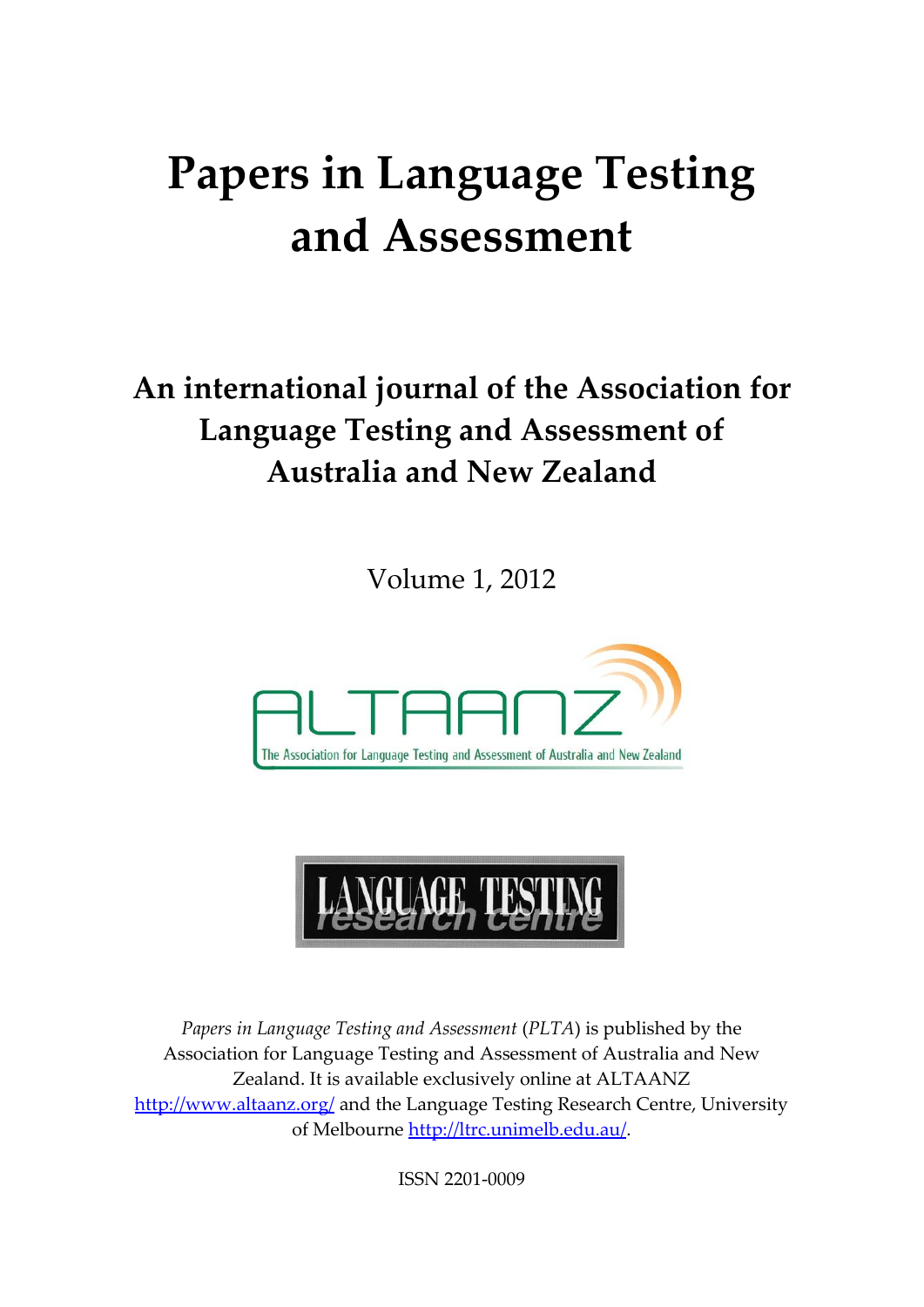#### **Papers in Language Testing and Assessment**

An international journal of the Association for Language Testing and Assessment of Australia and New Zealand.

#### **Editor**

Sally O'Hagan *Language Testing Research Centre, School of Languages & Linguistics University of Melbourne, Australia*

#### **Editorial Board**

Alan Davies *University of Edinburgh*  Chris Davison *University of New South Wales* Ana Maria Ducasse *La Trobe University* Martin East *University of Auckland* Cathie Elder *University of Melbourne* Rosemary Erlam *University of Auckland* Margaret Gearon *Monash University* Lis Grove *University of Melbourne* Paul Gruba *University of Melbourne* Peter Gu *Victoria University, Wellington* Luke Harding *Lancaster University* Kathryn Hill *University of Melbourne* Noriko Iwashita *University of Queensland* Peter Keegan *University of Auckland*

Susy Macqueen *University of Melbourne* Tim McNamara *University of Melbourne* Lynette May *Queensland University of Technology* Kieran O'Loughlin *University of Melbourne* Aek Phakiti *University of Sydney* Janet von Randow *University of Auckland* John Read *University of Auckland* Carsten Roever *University of Melbourne* Angela Scarino *University of South Australia* Elaine Wylie *ISLPR Language Services* Jill Wigglesworth *University of Melbourne* **Editorial Assistant** Cathleen Benevento *University of Melbourne*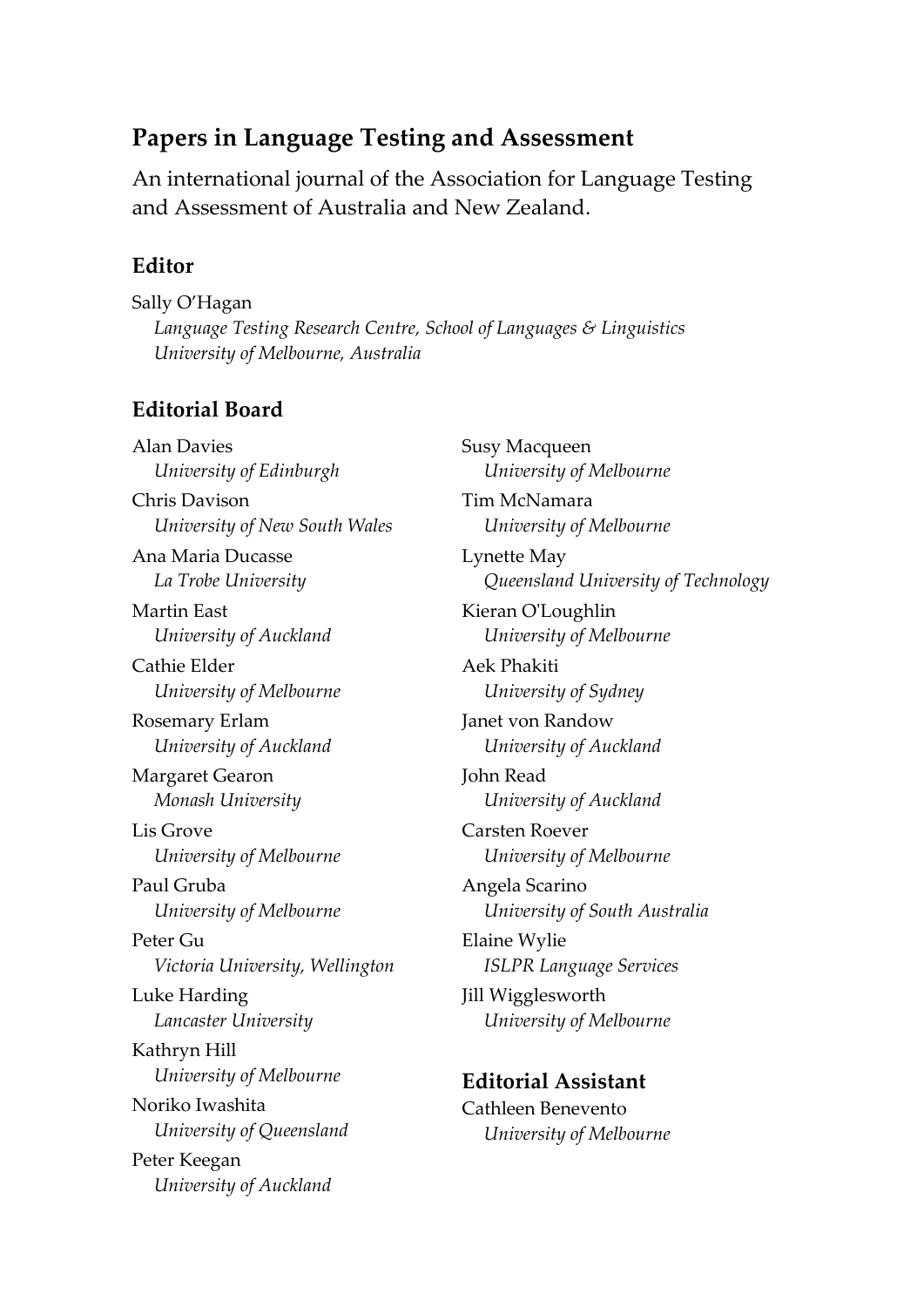### **CONTENTS**

#### **Editorial and introduction**

|--|--|--|--|--|--|

## **Articles**

| Does gender, test medium, or attitude matter? Analyzing test takers' responses<br>to technology-mediated speaking tests |
|-------------------------------------------------------------------------------------------------------------------------|
|                                                                                                                         |
| At the intersection of language assessment and academic advising:                                                       |
| Communicating results of a large-scale diagnostic academic English writing                                              |
| assessment to students and other stakeholders                                                                           |
|                                                                                                                         |
| Citizenship for beginners                                                                                               |
|                                                                                                                         |

#### **Book reviews**

A history of foreign language testing in the United States from its beginnings to the present *D. P. Barnwell,* reviewed by *Alan Davies,* University of Edinburgh ..........................60 Language testing, migration and citizenship *G. Extra, M. Spotti and P. van Avermaet (Eds.),* reviewed by *Kamran Khan,*  University of Birmingham and University of Melbourne ..........................................64

## **Appendix**

| Official program of the 20 <sup>th</sup> Anniversary Conference of the Language Testing |  |
|-----------------------------------------------------------------------------------------|--|
|                                                                                         |  |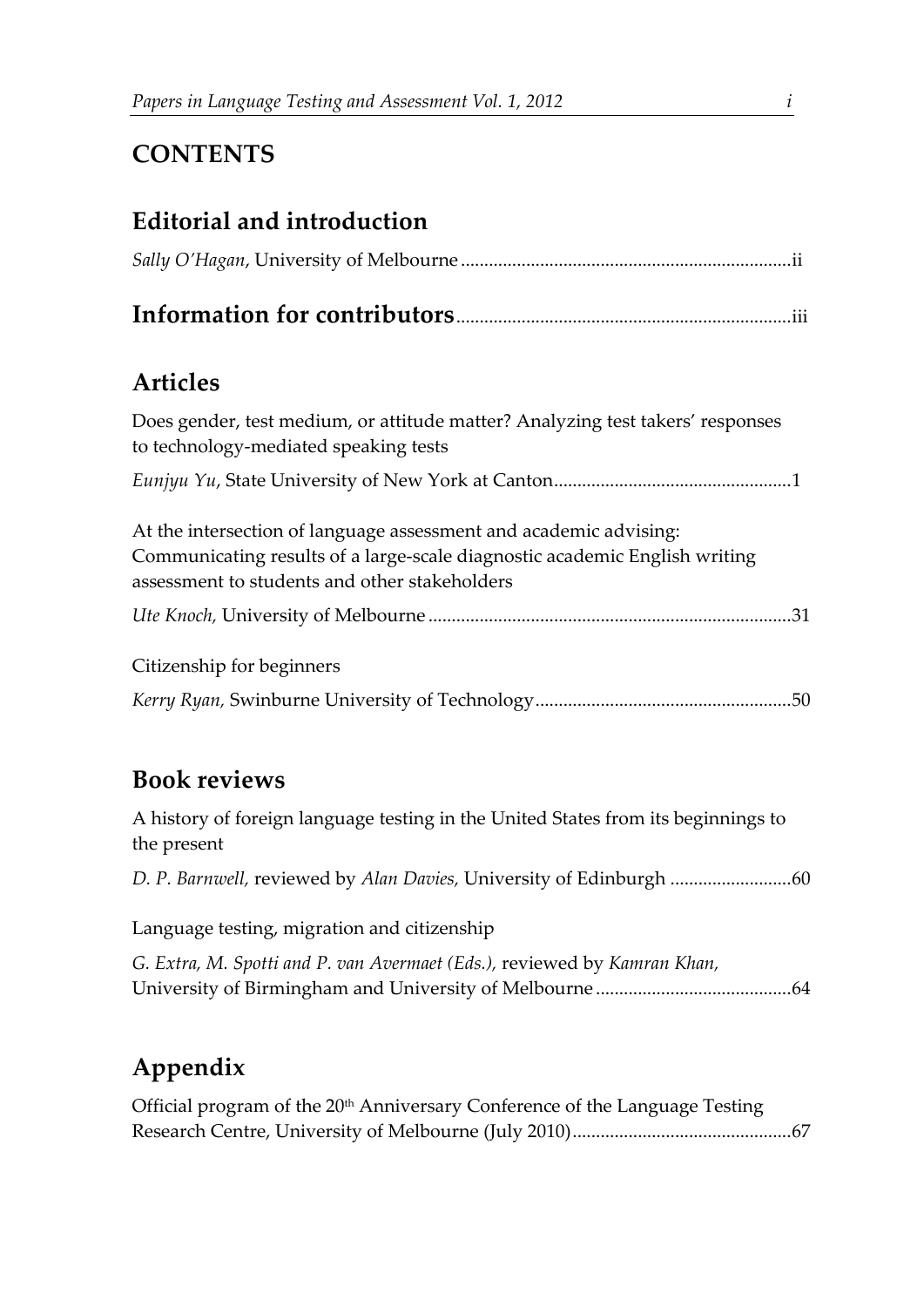#### **Editorial and introduction**

It is my pleasure to welcome readers to this inaugural issue of *Papers in Language Testing and Assessment*.

*Papers in Language Testing and Assessment* was formerly named *Melbourne Papers in Language Testing* and was, since 1992, published by the Language Testing Research Centre at the University of Melbourne. Now, under its new name, the journal is published by ALTAANZ - the Association for Language Testing and Assessment of Australia and New Zealand.

ALTAANZ was born out of a conference held in 2010 at the University of Melbourne to commemorate the  $20<sup>th</sup>$  anniversary of the Language Testing Research Centre. The timing for this transition to *Papers in Language Testing and Assessment* was chosen to help mark the formation of ALTAANZ. The 20th anniversary conference was host to workshops, symposia, and a wide array of papers reflecting both the history of the Centre and the interests and concerns of the language testing and assessment community today. The conference program is included in an appendix to this issue.

*Papers in Language Testing and Assessment* is a peer reviewed international journal which publishes original research and review articles of interest to its readership. It is published once or twice each year and is freely available online at ALTAANZ (http://www.altaanz.org/), and at the Language Testing Research Centre (http://ltrc.unimelb.edu.au/).

In this issue, the themes of fairness and justice in language testing are considered - in an original research paper from the United States on the effects of modality in oral proficiency testing (Yu), and in an essay from Australia on the politics of language and citizenship testing (Ryan). In another original research paper, also from Australia, the implications of stakeholder feedback preferences are considered for a model of large-scale diagnostic writing assessment in a university setting (Knoch). Also in this issue, Khan reviews Extra, Spotti and van Avermaet's *Language testing, migration and citizenship*, while Davies takes a fresh look at Barnwell's *History of foreign language testing in the United States*.

I would like to extend my sincere thanks to the authors, guest reviewers, my colleagues on the Editorial Board, and the Editorial Assistant for their respective contributions to the journal.

**Sally O'Hagan** Editor University of Melbourne